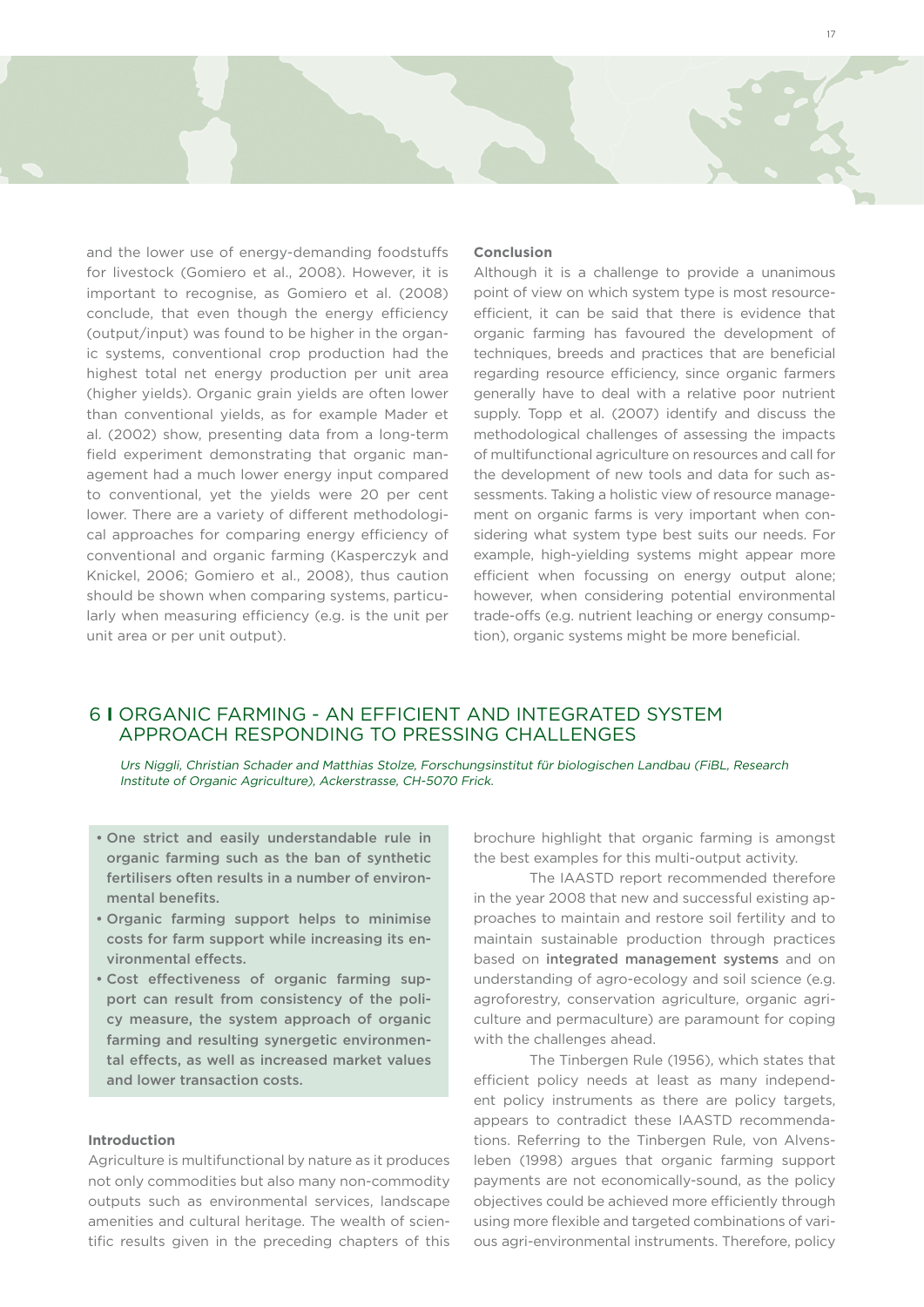

support for sustainable farming systems is sometimes questioned against the background of limited public budgets and considerations of cost-effectiveness.

Since the beginning of the 1990s, European agri-environmental policy offers the option of providing financial support for organic farming. Area payments have turned out to be the most important financial instrument for supporting organic farming (Stolze and Lampkin, 2009). Will such payments for organic farming meet the requirements of clever targeting and tailoring of policies to achieve maximum effectiveness with a given budget (OECD, 2007)?

## **Organic farmers have adopted a strategy of complex management responses**

Organic standards consist of strict rules, e.g. a complete ban of mineral fertilisers and synthetic pesticides. Thus, they are easy to understand for farmers and plain and simple to control. In order to cope with them, farmers have to respond with complex management measures: For instance, in weed control chemical herbicides cannot simply be replaced by mechanical weeding. Otherwise, infestation of weeds would escalate and become unmanageable a few years after transformation. In order to avoid such problems, farmers' first response is to diversify the crop rotation so that soil cover and root competition adversely affect weeds. The introduction of grass-clover leys into the crop rotation and cover crops further help suppress weeds. As a positive side-effect, soil fertility and nitrogen supply improve, and nutrient losses decrease. On top of prevention, mechanical weeding reduces weeds to residual but often diverse populations which host many (beneficial) insects. In addition, the superficial mechanical disturbance of the soils by harrows and hoes stimulates nitrogen mineralisation of the crop, closes macro-pores and reduces evaporation of water from the soil efficiently.

 In a nutshell, a simple ban induces a chain reaction on farmers, resulting in more sustainable and productive farming systems. Similar examples can be given with other pesticides, slow-release fertilisers or veterinary medicaments where simple bans or restrictions unleash cascades of environmentally-sound preventive actions.

## **Organic farming is highly efficient at using scarce resources**

Fortunately, agricultural science was interested in the performance of organic farming at an early stage already. Hence, a considerable number of statisticallydesigned field trials were started 20 to 30 years ago in different European countries. These empirical data from many years give a comprehensive picture of the

| Parameter                                  | Unit                                        | Organic farming | Integrated farming<br>(IP) with farmyard<br>manure | Organic in %<br>of IP |
|--------------------------------------------|---------------------------------------------|-----------------|----------------------------------------------------|-----------------------|
| Nutrient input                             | kg Ntotal ha <sup>-1</sup> yr <sup>-1</sup> | 101             | 157                                                | 64%                   |
|                                            | kg Nmin ha <sup>-1</sup> yr <sup>-1</sup>   | 34              | 112                                                | 30%                   |
|                                            | kg P ha <sup>-1</sup> yr <sup>-1</sup>      | 25              | 40                                                 | 62%                   |
|                                            | kg K ha <sup>-1</sup> yr <sup>-1</sup>      | 162             | 254                                                | 64%                   |
| Pesticides applied<br>(active ingredients) | kg ha <sup>-1</sup> yr <sup>-1</sup>        | 15              | 42                                                 | 4%                    |
| Fuel use                                   | $Lha^{-1}$ yr-1                             | 808             | 924                                                | 87%                   |
| Total yield output for<br>28 years         | $\%$                                        | 83              | 100                                                | 83%                   |
| Soil microbial bio-<br>mass "output"       | tons ha $^{-1}$                             | 40              | 24                                                 | 167%                  |

Table 3: Input and output of organic and integrated farming systems of the DOK trial. Long-term field trial DOK in Therwil (Switzerland): Data for the years 1977 to 2005.

Explanation: Input of nutrients, organic matter, pesticides and energy as well as yields were calculated on the basis of 28 years. Crop sequence was potatoes, winter wheat followed by fodder intercrop, vegetables (soybean), winter wheat (maize), winter barley (grass-clover for fodder production, winter wheat), grass-clover for fodder production, grass-clover for fodder production. Crops in brackets are alterations in one of the four crop rotations. Integrated production (IP) is an improved conventional farming system.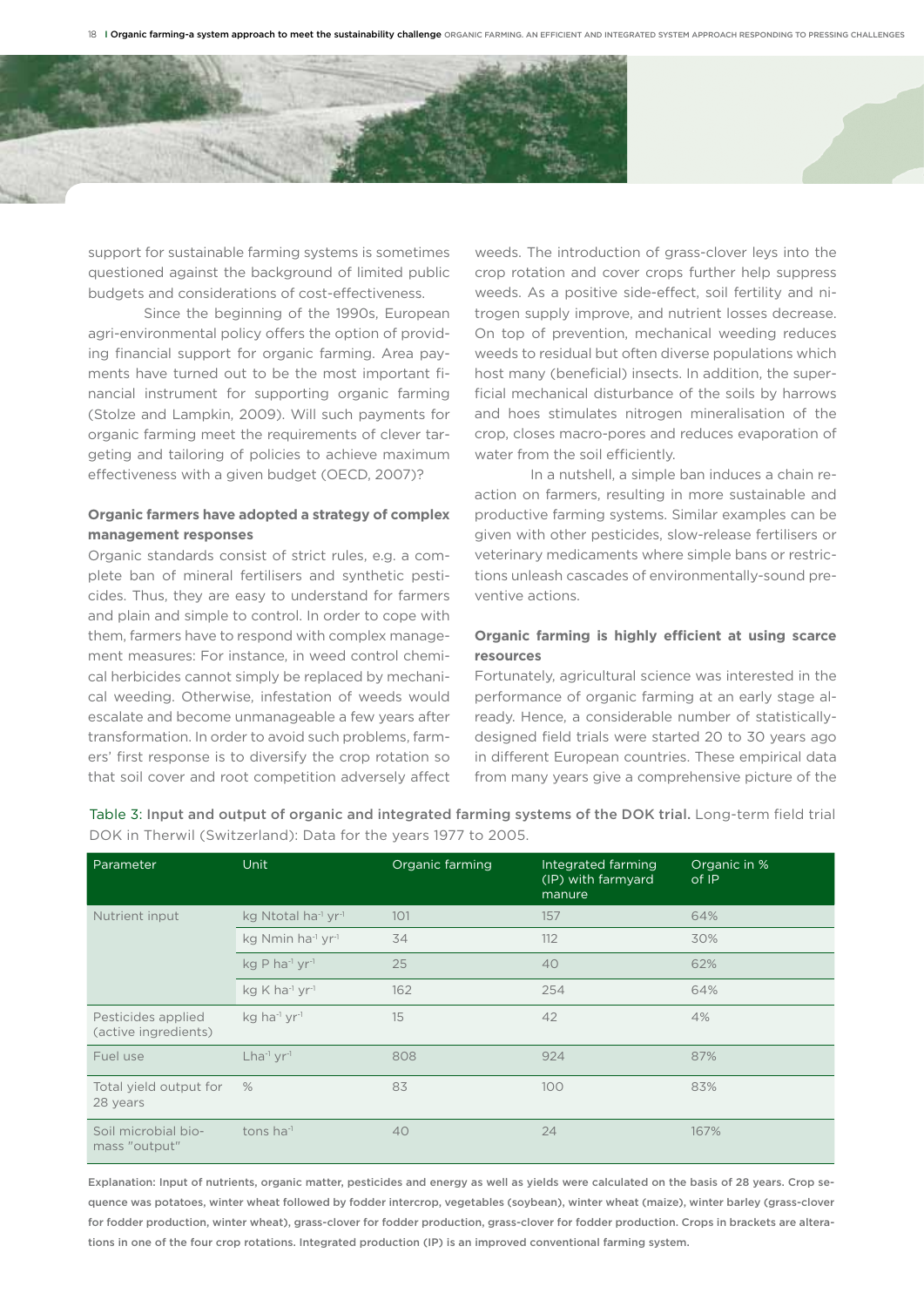ecological performance and yields of organic farming systems. Mäder et al. (2002) showed that an organic crop rotation used only 30 to 64 per cent of the nutrient input of the same conventional and integrated farming (IP) rotation, respectively (table 3). Average organic yields calculated for a period of 28 years on the other hand produced 83 per cent of the yield gained in IP farming systems and the living biomass of the organic soil topped the IP one by 167 per cent. The resource use efficiency – an important criteria for limited or non-renewable resources – is invincibly high for organic farming.

## **Organic farming support – an effective and efficient policy instrument**

Policy instruments are evaluated against the criteria 'environmental effectiveness' and 'economic efficiency'. While effectiveness requires that the policy instrument is able to deliver effects that help to meet policy targets, efficiency ensures that these targets are met at lowest cost.

By using a mathematical optimisation model (linear programming), Schader (2009) could show that support schemes for organic farming as one part of a larger portfolio of agri-environmental measures helps to minimise costs for farm support while increasing its environmental effects. Therefore, there is no contradiction between the Tinbergen Rule and organic farming support payments. Introducing organic farming support payments in addition to independent and targeted policy instruments (e.g. payments for nature conservation, a carbon tax) may result in either lower costs for achieving the same level of policy targets or in a better target achievement with less expenditure as it tackles all three policy targets at once. In order to verify the theoretical models, Schader (2009) analysed empirical data of the Swiss agri-environmental scheme for three policy targets: 'reduction of fossil energy use', 'improvement of habitat quality (landscape and biodiversity)' and 'reduction of eutrophication (N and P)'. Area payments for organic farms were both very effective and efficient at achieving the targets, comparable to policy instruments targeted to specific environmental problems.

## **Cost-effectiveness of organic farming compared to specific agri-environmental measures**

What could be reasons for a better cost-effectiveness of organic farming compared to specific agri-environmental measures?

 Firstly, organic farming is perhaps the only way to pursue different challenges at the same time within one consistent policy instrument. For example, a basic element of organic farming is compost use which leads i) to higher yields in low-input systems, while at the same time ii) the increased soil organic matter is beneficial to biodiversity and soil structure, and iii) the abandonment of mineral nitrogen fertiliser reduces energy use and thus contributes to climate change mitigation. Organic agriculture therefore is likely to deliver cost-efficient solutions to complex global challenges of agriculture.

Secondly, organic agriculture guides farmers to solve the perceived discrepancy of integrating environmentally-friendly measures in the daily farm management business. Various authors showed organic farmers consider professional honour not only to be determined by maximum yields but also by successful implementation of nature conservation measures (Stotten, 2008). Thus, farmers' acceptance of agri-environmental policies could be considerably increased by organic agriculture (Schader et al., 2008).

Thirdly, the system approach of organic farming, e.g. the combination of many different rules, may induce synergetic environmental effects additional to the effects of each single restriction. The promotion of high nature value elements on farms, such as hedgerows, beetle banks and habitats for other beneficial insects in grass or wildflower strips along field margins becomes ecologically and agronomically much more attractive in combination with a ban on pesticides (Niggli et al., 2008).

 Fourthly, organic agriculture is the only farming system which consistently succeeds in generating higher market values through premium prices. Due to consumers' trust in the organic labels and additional willingness-to-pay for organic products, payment levels do not need to cover the full costs of implementing organic farming. This makes organic farming attractive to policy-makers aiming at generating public benefits through both policy support and market mechanisms.

 Fifthly, the multi-purpose character of organic agriculture could increase its cost-effectiveness due to potentially lower transaction costs compared to targeted agri-environmental measures (Dabbert et al., 2004). According to Lippert (2005), savings of transaction costs in organic agriculture include: a) lower administrative costs, because less agri-environmental measures have to be administered per farm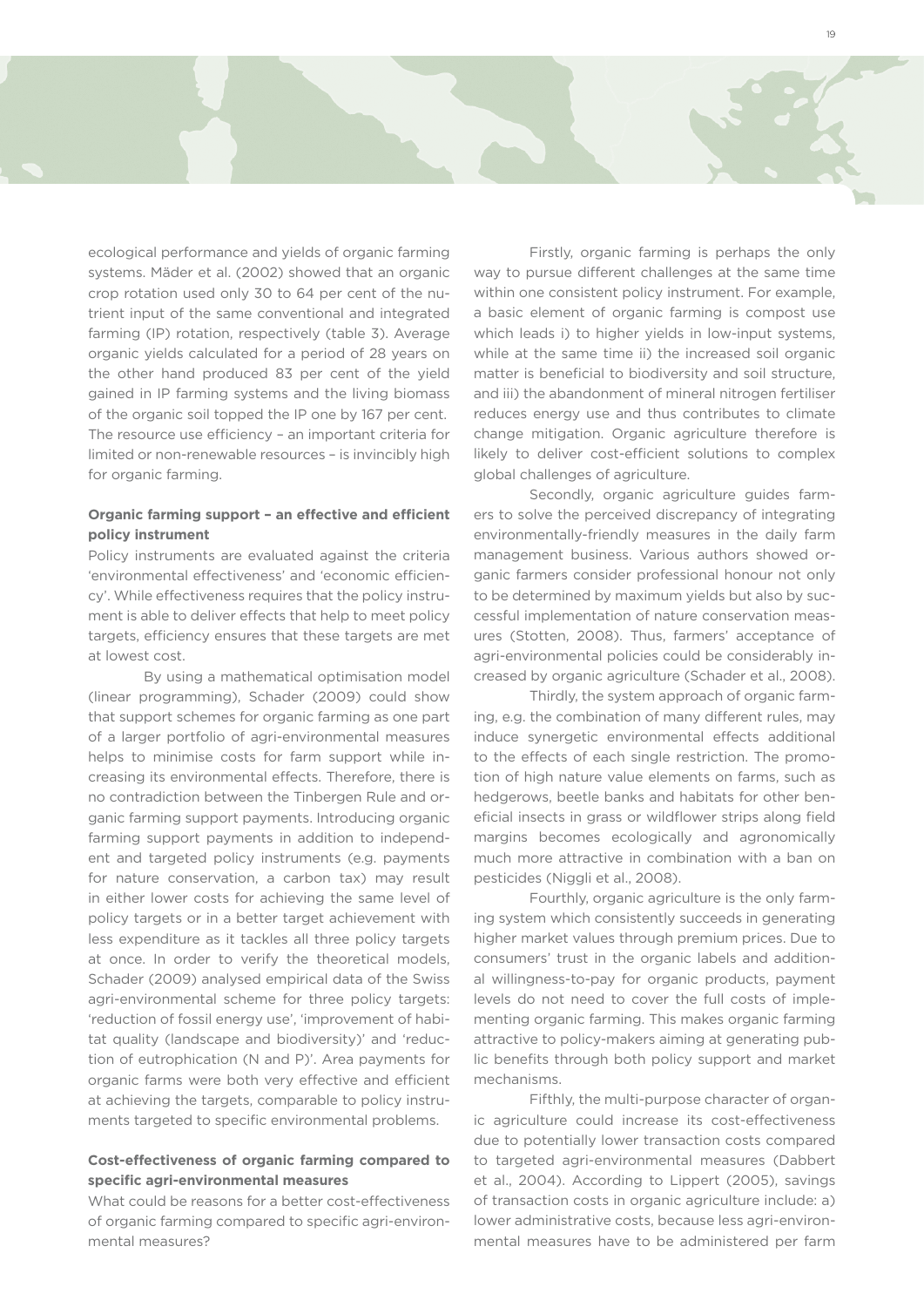

(economies of scope in administration); b) generally lower control costs, because the full ban of synthetic pesticides and mineral fertiliser is easier to control than thresholds; c) lower costs of control due to a combined control of several attributes (economies of scope at inspection level); d) lower fixed administrative costs due to the use of existing structures for the establishment of control systems; and e) lower intensity of control, as organic farmers risk their reputation if convicted of violation of standards.

#### **Conclusions**

Recent scientific publications showed that designing policy instruments on the grounds of the Tinbergen Rule is neither a knock-out criterion against organic farming policy support nor does it imply that multi-objective policy instruments like organic farming are per se inefficient. On the contrary, we demonstrated on the basis of most recent scientific literature that organic farming policy support and specific tailored policy instruments are complemen-

tary while focusing only on one of these approaches could bear inefficiencies.

Therefore, we suggest building future agrienvironmental policies on two floors:

1. The solid basement addresses the main objectives of European agricultural policy, especially climate change, biodiversity and global food security through organic farming support. This multi-objective policy instrument is a perfect means to capture both the strong interrelations and potential trade-offs between separate food security, biodiversity and climate change policies in a consistent policy concept. 2. The second level consists of tailored policy instruments which will be built on top of this basement. These tailored policies accommodate the regional differences in the EU and are to ensure that the targets for biodiversity, climate change and food security can be fully met in all EU regions. In this respect, tailored policies need to be flexible and region-specific, making reference to geographical, natural and socio-cultural conditions.

# REFERENCES

- • Aertsens, J., Verbeke, W., Mondelaers, K. and Huylenbroeck, G. V. 2009. Personal determinants of organic food consumption: A review, British Food Journal, 111, 1140-1167.
- • Altieri, M. A. 1995. Agroecology: The science of sustainable agriculture, Intermediate Technology Publications, London.
- Balfour, E. 1943. The Living Soil, Faber & Faber, London, UK.
- • Ball, B. C., Bingham, I., Rees, R. M., Watson C. A. and Litterick, A. 2005. The role of crop rotations in determining soil structure and rooting conditions, Canadian Journal of Soil Science, 85, 557-577.
- • Bengtsson, J., Ahnström, J. and Weibull, A. C. 2005. The effects of organic agriculture on biodiversity and abundance: A metaanalysis, J. Appl. Ecol., 42, 261-269.
- • Berntsen, J., Grant, R., Olesen, J. E., Kristensen, I. S., Vinther, F. P., Mølgaard J. P. and Petersen, B. M. 2006. Nitrogen cycling in organic farming systems with rotational grass–clover and arable crops, Soil Use and Management, 22, 197–208.
- • Birkhofer, K., Bezemer, T. M., Bloem, J., Bonkowski, M., Christensen, S., Dubois, D., Ekelund, F., Fließbach, A., Gunst, L., Hedlund, K., Mäder, P., Mikola, J., Robin, C., Setälä, H., Tatin-Froux, F., Van der Putten, W. H. and Scheu, S. 2008. Long-term organic farming fosters below and aboveground biota: Implications for soil quality, biological control and productivity, Soil Biology and Biochemistry, 40, 2297-2308.
- • Blum, W. E. H. 2005. Functions of soil for society and the

environment, Reviews in Environmental Science and Bio/ Technology, 4, 75-79.

- • Capriel, P. 2006. Standorttypische Humusgehalte von Ackerböden in Bayern, Schriftenreihe der Bayerischen Landesanstalt für Landwirtschaft, 41.
- • Carson, R. 1962. Silent Spring, Boston, Houghton Mifflin.
- • Chantigny, M. H., Angers, D. A., Prevost, D., Vezina, L. P. and Chalifour, F. P. 1997. Soil aggregation and fungal and bacterial biomass under annual and perennial cropping systems, Soil Science Society of America Journal, 61, 262-267.
- • Chirinda, N., Carter, M. S., Albert, K. R., Ambus, P., Olesen, J. E., Porter, J. R. and Petersen, S. O. 2010. Emissions of nitrous oxide from arable organic and conventional cropping systems on two soil types, Agriculture, Ecosystems & Environment, 136 (3-4), 199- 208.
- • Clabby, C. 2010. Does Peak Phosphorus Loom? Scientists make the case that easily accessible supplies of an essential element are being depleted, American Scientist, 98, 291-292.
- • Clement, C. R. and Williams, T. E. 1967. Leys and soil organic matter II. The accumulation of nitrogen in soils under different leys, Journal of Agricultural Science, 59, 133-138.
- • Crowder, D. W., Northfield, T. D., Strand, M. R. and Snyder, W. E. 2010. Organic agriculture promotes evenness and natural pest control, Nature, 466, 109-112.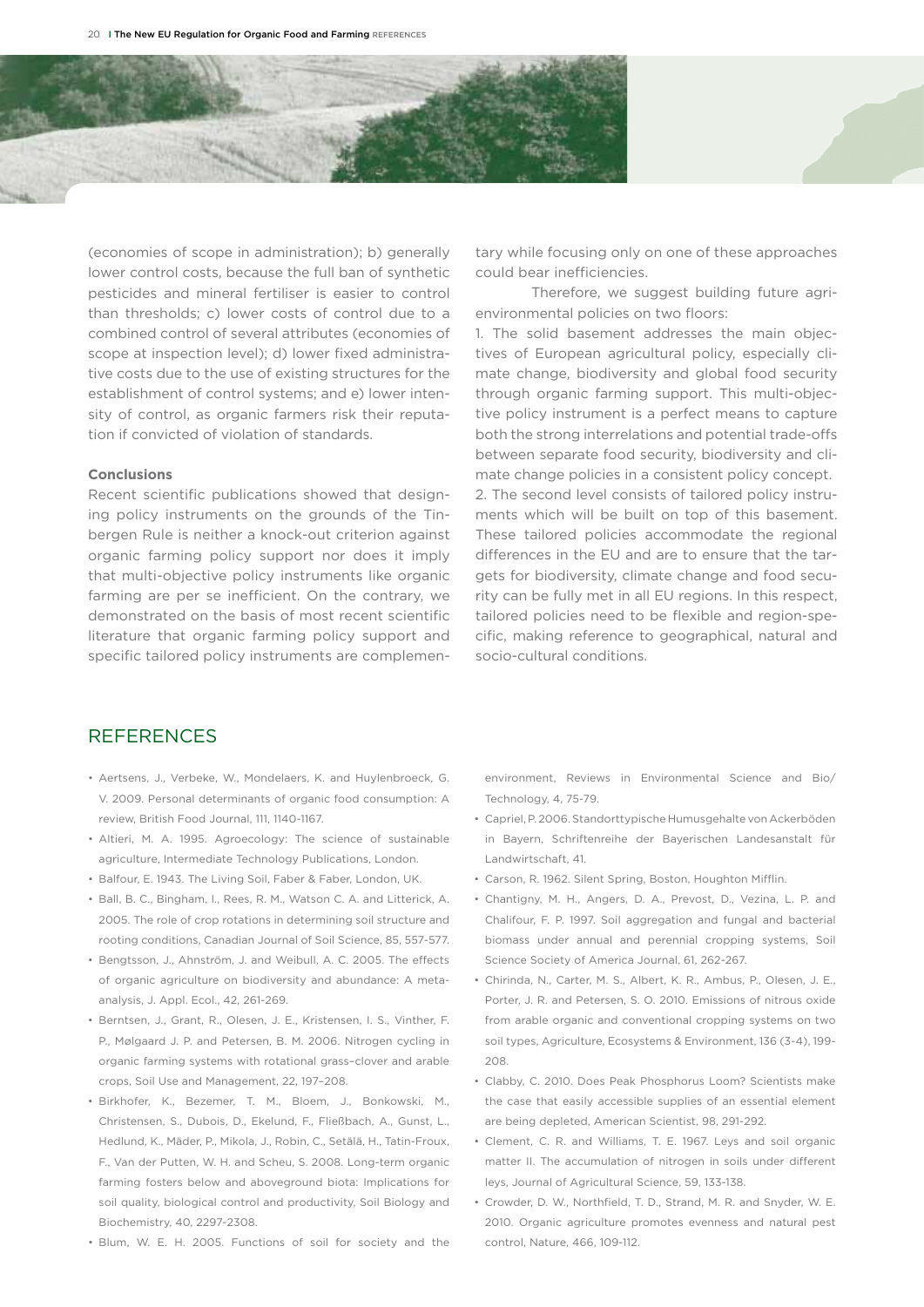

- Dabbert, S., Haering, A. M. and Zanoli, R. 2004. Organic Farming: Policies and prospects, London, zed books.
- • Desclaux, D., Chiffoleau, Y. and Nolot, J. M. 2009. Pluralité des agricultures biologiques: Enjeux pour la construction des marchés, le choix des variétés et les schémas d'amélioration des plantes, Innovations Agronomiques, 4, 297-306. (http:// www.inra.fr/ciag/revue\_innovations\_agronomiques/volume\_4\_ janvier\_2009)
- • EC 1991. Council Regulation (EEC) No 2092/91 of 24 June 1991 on organic production of agricultural products and indications referring thereto on agricultural products and foodstuffs, Official Journal of the European Communities, L198, 1-15.
- EC 1992. Council Regulation (EEC) No 2078/92 of the 30 June 1992 on agricultural production methods compatible with the requirements of the protection of the environment and the maintenance of the countryside, Official Journal of the European Communities, L215, 85-90.
- • EC 2007. Council Regulation (EEC) No 834/2007 of 28 June 2007 on organic production and labelling of organic products and repealing Regulation (EEC) No 2092/91, Official Journal of the European Union, L 189, 1-23.
- FAO Food and Agriculture Organisation of the United Nations 2003. Crop production and natural resource use, Chap. 4, 124-157, In: World Agriculture: Towards 2015/2030, an FAO perspective. FAO, Earthscan Publications Ltd, London.
- FAO Food and Agriculture Organisation of the United Nations 2005. Building on Gender, Agrobiodiversity and Local Knowledge, FAO. (ftp://ftp.fao.org/docrep/fao/009/y5956e/y5956e00.pdf)
- • Flessa, H., Ruser, R., Dörsch, P., Kamp, T., Jimenez, M. A., Munch, J. C. and Beese, F. 2002. Integrated evaluation of greenhouse gas emissions (CO2, CH4, N2O) from two farming systems in southern Germany, Agriculture, Ecosystems & Environment, 91  $(1-3)$ , 175-189.
- • Fließbach, A., Oberholzer, H.-R., Gunst, L. and Maëder, P. 2007. Soil organic matter and biological soil quality indicators after 21 years of organic and conventional farming, Agriculture, Ecosystems and Environment, 118, 273-284
- • Gabriel, D. and Tscharntke, T. 2007. Insect pollinated plants benefit from organic farming, Agriculture, Ecosystems and Environment, 118, 43–48.
- • Gomiero, T., Paoletti, M. G. and Pimentel, D. 2008. Energy and environmental issues in organic and conventional agriculture, Critical Reviews in Plant Sciences, 27, 239-254.
- • Goulding, K. W. T. 2007. Nutrient management on farms, or 'you get out what you put in', J Sci Food Agr., 87, 177-180.
- • Häni, M. 2010. Mitigation potential of organic agriculture in terms of carbon stocks in Switzerland and neighbouring regions: A meta-analysis, Master Thesis, ETH Zürich, in preparation.
- Hansen, S. 2008. Effect of soil compaction and fertilization practice on N2O emission and CH4 oxidation, Presentation;

International Symposium "Organic Farming and Climate Change", 17 and 18 April 2008 at Clermont-Ferrand ENITA/France. (http:// www.abiodoc.com/fileadmin/uploads/Colloque/Diaporama/ TH05/18\_Hansen.pdf)

21

- • Hildermann, I., Messmer, M., Dubois, D., Boller, T., Wiemken, A. and Mader, P. 2010. Nutrient use efficiency and arbuscular mycorrhizal root colonisation of winter wheat cultivars in different farming systems of the DOK long-term trial, J. Sci. Food Agr., 90, 2027- 2038.
- • Høgh-Jensen, H., Oelofse, M. and Egelyng, H. 2010. New Challenges in Underprivileged Regions Call for People-Centered Research for Development, Society & Natural Resources: An International Journal, 23, 1-8.
- • Hole, D. G., Perkins, A. J., Wilson, J. D., Alexander, I. H., Grice, P. V. and Evans, A. D. 2005. Does organic farming benefit biodiversity?, Biol. Conserv., 122, 113-130.
- Howard, A. 1940. An Agricultural Testament, London, Oxford University Press.
- Hughner, R. S., McDonach, P., Prothero, A., Shultz, C. S. I. and Stanton, J. 2007. Who are organic food consumers? A compilation and review of why people purchase organic food, Journal of Consumer Behaviour, 6, 94-110
- IAASTD 2008. Reports from the International Assessment of Agricultural Knowledge, Science and Technology for Development. (http://www.agassessment.org/)
- IFOAM 2005. Principles of Organic Agriculture Bonn: International Federation of Organic Agriculture Movements.
- • Ivemeyer, S., Maeschli, A., Walkenhorst, M., Klocke, P., Heil, F., Oser, S. and Notz, C. 2008. Auswirkungen einer zweijährigen Bestandesbetreuung von Milchviehbeständen hinsichtlich Eutergesundheit, Antibiotikaeinsatz und Nutzungsdauer, Schweiz, Arch. Tierheil, 150 (19), 499-505.
- • Kasperczyk, N. and Knickel, K. 2006. Environmental impacts of organic farming, Organic Agriculture: A Global Perspective, 259- 294.
- • King, F. H. 1911. Farmers of forty centuries: Permanent agriculture in China, Korea and Japan.
- • Kirchmann, H. and Bergström, L. 2001. Do organic farming practices reduce nitrate leaching?, Communications in Soil Science and Plant Analysis, 32, 997-1028.
- • Krebs, J. R., Wilson, J. D., Bradbury, R. B. and Siriwardena, G. M. 1999. The second silent spring?, Nature 400, 611-612.
- • Küstermann, B., Kainz, M. and Hülsbergen, K.-J. 2008. Modeling carbon cycles and estimation of greenhouse gas emissions from organic and conventional farming systems, Renewable Agriculture and Food Systems, 23 (spec. issue 01), 38-52.
- • Lampkin, N. 1990. Organic Farming, Farming Press, UK.
- • Lampkin, N. 2010. Organic Farming myth and reality, World Agriculture, 1, 46-53.
- • Lampkin, N. H. 2003. Organic farming, In: SOFFE, R. J. (ed.)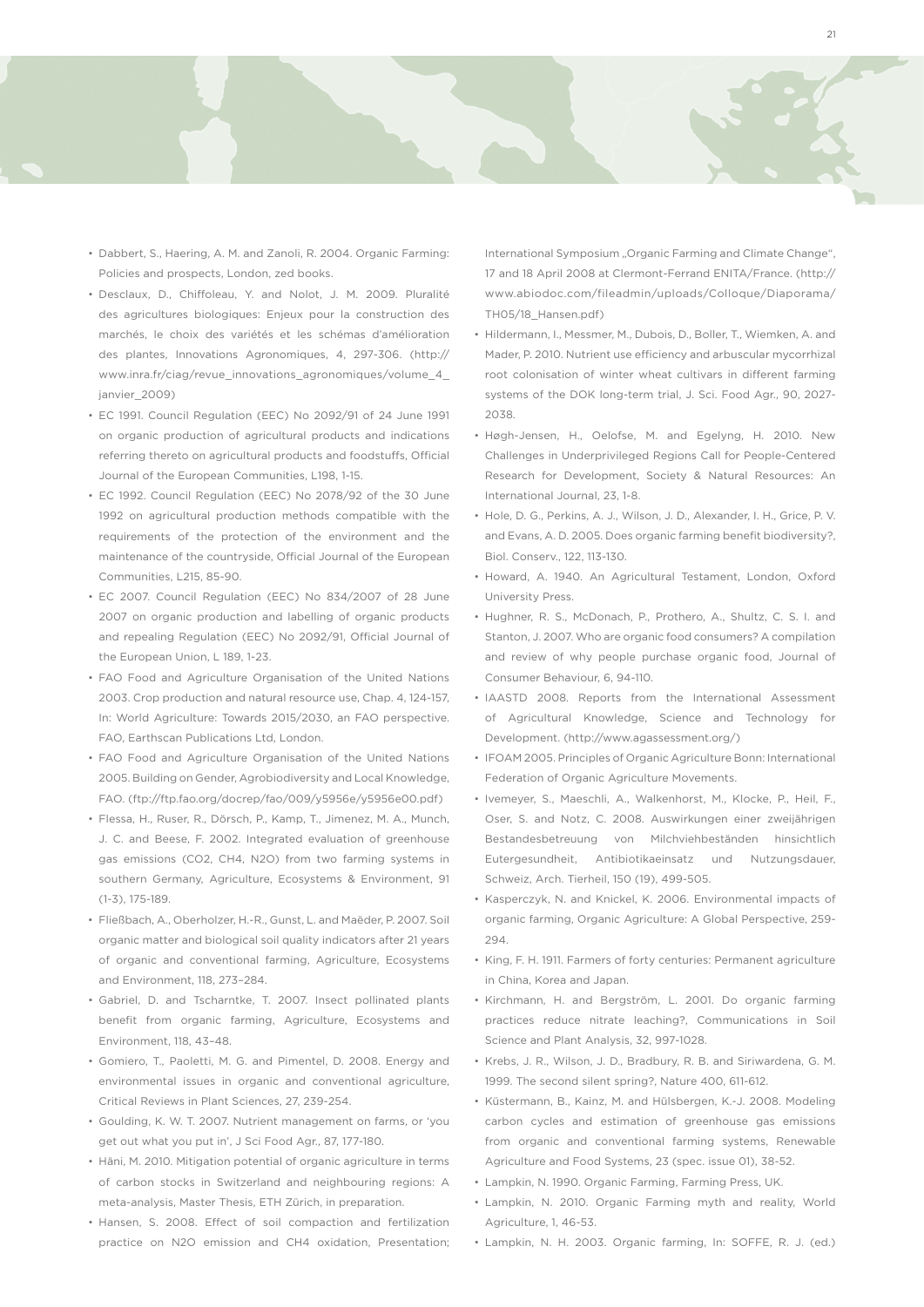

Primrose McConnell's Agricultural Notebook (20th edition), Oxford, Blackwell Science.

- • Landis, D. A., Wratten, S. D. and Gurr, G. M. 2000. Habitat management to conserve natural enemies of arthropod pests in agriculture, Annu. Rev. Entomol., 45, 175–201.
- • Le Roux, X., Barbault, R., Baudry, J., Burel, F., Doussan, I., Garnier, E., Herzog, F., Lavorel, S., Lifran, R., Roger-Estrade, J., Sarthou, J.-P. and Trommetter, M. 2008. (eds.) Agriculture et biodiversité. Valoriser les synergies. Expertise scientifique collective, synthèse du rapport, INRA (France).
- • Letourneau, K. L. and Bothwell, S. G. 2008. Comparison of organic and conventional farms: Challenging ecologists to make biodiversity functional, Front Ecol. Environ., 6(8), 430-438.
- • Lippert, C. 2005. Institutionenökonomische Analyse von Umweltund Qualitätsproblemen des Agrar- und Ernährungssektors, Kiel, Wissenschaftsverlag Vauk Kiel KG.
- • Lockeretz, W. (ed.) 1977. Agriculture and Energy, New York Academic Press.
- • Lockeretz, W. (ed.) 2007. Organic Farming: An International History, Wallingford: CABI.
- • Lotter, D. W., Seidel, R. and Liebhardt, W. 2003. The performance of organic and conventional cropping systems in an extreme climate year, American Journal of Alternative Agriculture, 18, 146–154.
- • Lynch, D. 2008. Greenhouse Gas Emissions from Organic Cropping in Atlantic Canada, Presentation; International Symposium "Organic Farming and Climate Change", 17 and 18 April 2008 at Clermont-Ferrand ENITA/France. (http://www. abiodoc.com/fileadmin/uploads/Colloque/Diaporama/TH05/21\_ Lynch.pdf).
- Mäder, P., Fließbach, A., Dubios, D., Gunst, L., Fried, P. and Niggli, U. 2002. Soil fertility and biodiversity in organic farming, Science, 296, 1694-1697.
- • Magbanua, F. S., Townsend, C. R., Blackwell, G. L., Phillips, N., and Matthaei, C. D. 2010. Responses of stream macroinvertebrates and ecosystem function to conventional, integrated and organic farming, Journal of Applied Ecology, 47, 1014-1025.
- • Mondelaers, K., Aertsens, J. and Van Huylenbroeck, G. 2009. A meta-analysis of the differences in environmental impacts between organic and conventional farming, British Food Journal, 111, 1098-1119.
- Murphy, K. M., Campbell, K. G., Lyon, S. R. and Jones, S. S. 2007. Evidence of varietal adaptation to organic farming systems, Field Crops Research, 102, 172-177.
- Nemecek, T., Huguenin-Elie, O., Dubois, D. and Gaillard, G. 2005. Life cycle assessment of Swiss farming systems for arable crops and forage production; Oekobilanzierung von Anbausystemen im schweizerischen Acker-und Futterbau, Schriftenreihe der FAL, 58, 155.
- • Niggli, U., Fließbach, A., Hepperly, P. and Scialabba, N. 2009. Low

Greenhouse Gas Agriculture: Mitigation and Adaptation Potential of Sustainable Farming Systems, FAO, April 2009, Rev. 2–2009.

- • Niggli, U., Fließbach, A., Stolze, M., Sanders, J., Schader, C., Wyss, G., Balmer, O., Pfiffner, L. and Wyss, E. 2008. Gesellschaftliche Leistungen der Biologischen Landwirtschaft, Frick, Forschungsinstitut für Biologischen Landbau (FiBL).
- • Niggli, U., Slabe, A., Schmid, O., Halberg, N. and Schlüter, M. 2008. Vision for an Organic Food and Farming Research Agenda to 2025, Organic knowledge for the future, Brussels: IFOAM EU Group.
- • Noordwijk, M. V. 1999. Nutrient cycling in ecosystems versus nutrient budgets of agricultural systems, Nutrient Disequilibria in Agroecosystems: Concepts and Case Studies, 1-26.
- • Noss, R. F. 1990. Indicators for monitoring biodiversity: A hierarchical approach, Conserv. Biol., 4, 355-364.
- OECD 2007. Policy design characteristics for effective targeting, In: Working Party on Agricultural Policies and Markets (ed.), Paris, Organisation for Economic Co-operation and Development (OECD), AGR/CA/APM(2005)32/FINAL.
- Padel, S. and Lampkin, N. 2007. The development of governmental support for organic farming in Europe, In: Lockeretz, W. (ed.) Organic Farming An International History, Wallingford: CABI.
- • Penvern, S., Bellon, S., Fauriel, J. and Sauphanor, B. 2010. Peach orchard protection strategies and aphid communities: Towards an integrated agroecosystem approach, Crop Protection, 29(10), 1148-1156.
- • Petersen, S. O., Regina, K., Pöllinger, A., Rigler, E., Valli, L., Yamulki, S., Esala, M., Fabbri, C., Syväsalo, E. and Vinther, F. P. 2006. Nitrous oxide emissions from organic and conventional crop rotations in five European countries, Agriculture, Ecosystems & Environment, 112 (2-3), 200-206.
- Reganold, J. P., Elliott, L. F. and Unger, Y. L. 1987. Long-term effects of organic and conventional farming on soil erosion, Nature, 330, 370-372.
- • Rinnofner, T., Friedel, J. K., de Kruijff, R., Pietsch, G. and Freyer, B. 2008. Effect of catch crops on N dynamics and following crops in organic farming, Agronomy for Sustainable Development, 28, 551-558.
- • Rösler, S. 2007. Natur- und Sozialverträglichkeit des Integrierten Obstbaus. Ein Vergleich des integrierten und des ökologischen Niederstammobstbaus sowie des Streuobstbaus im Bodenseekreis unter besonderer Berücksichtigung ihrer historischen Entwicklung sowie von Fauna und Flora, Dissertation Universität Kassel, 2, Auflage.
- Rundlöf, M., Nilsson, H. and Smith, H. G. 2008. Interacting effects of farming practice and landscape context on bumble bees, Biological Conservation, 141, 417–426.
- • Sandhu, H. S., Wratten, S.D. and Cullen, R. 2010. Organic agriculture and ecosystem services, Environmental science and policy, 13, 1-7.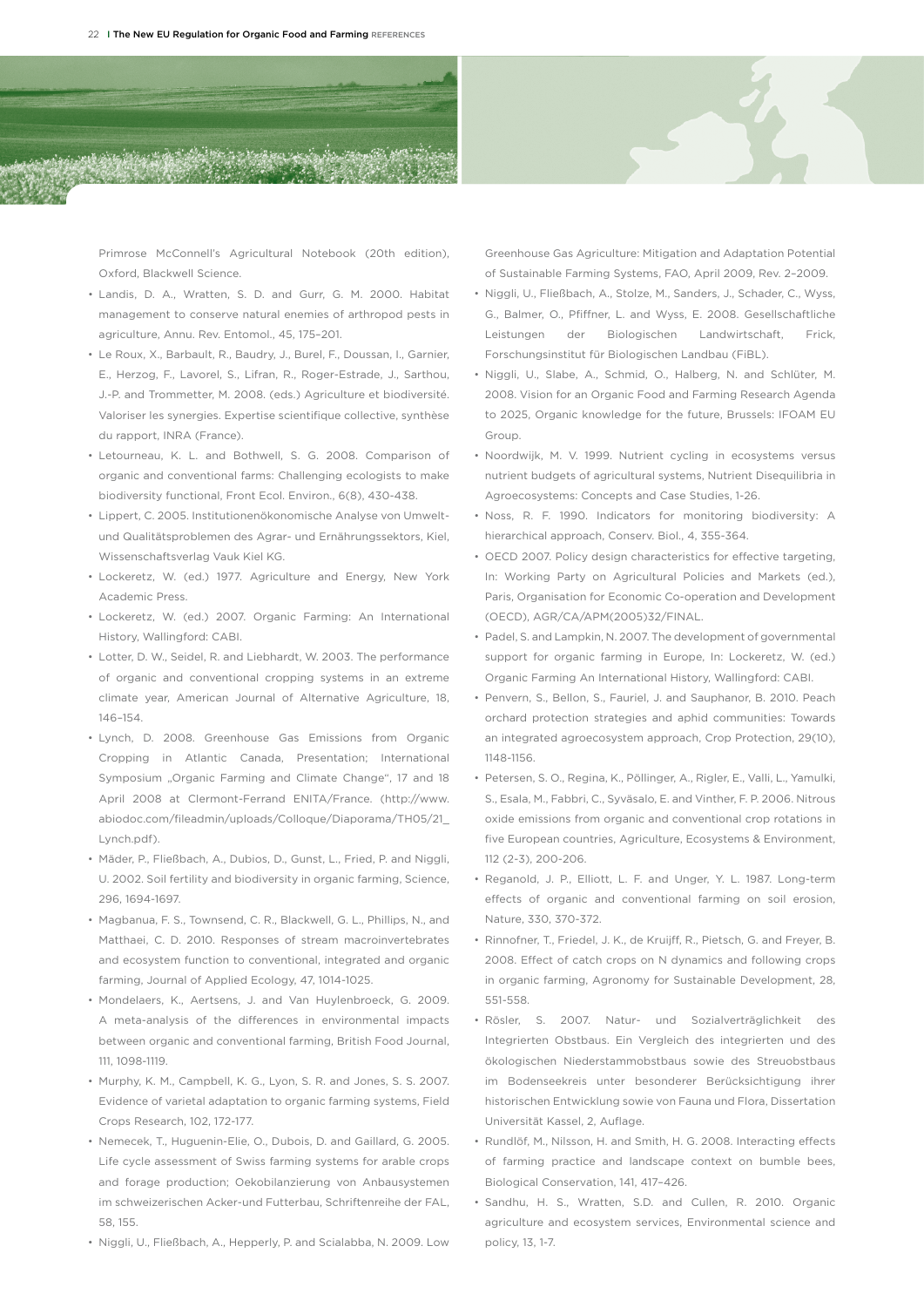



- • Schader, C. 2009. Cost-effectiveness of organic farming for achieving environmental policy targets in Switzerland, Institute of Biological, Environmental and Rural Sciences, Ph.D. thesis, Aberystwyth, Aberystwyth University, Wales, Research Institute of Organic Farming (FiBL), Frick, Switzerland.
- • Schader, C., Pfiffner, L., Schlatter, C. and Stolze, M. 2008. Umsetzung von Ökomassnahmen auf Bio- und ÖLN-Betrieben, Agrarforschung, 15, 10, 506-511.
- • Schmid, O. 2007. Development of Standard for Organic Farming, In: Lockeretz, W. (ed.) Organic Farming: An international History, Wallingford: CABI.
- • Sehy, U. 2003. N2O-Freisetzungen aus Ackerböden; Der Einfluss der Bewirtschaftung und des Standortes, Dissertation, TU München, 129.
- • Simon, S., Bouvier, J. C., Debras, J. F. and Sauphanor, B. 2010. Biodiversity and pest management in orchard systems: A review, Agron. Sustain. Dev., 30, 139–152.
- • Simon, S., Defrance, H. and Sauphanor, B. 2007. Effect of codling moth management on orchard arthropods, Agric. Ecosyst. Environ., 122, 340-348.
- • Šmilauerová, M. and Šmilauer, P. 2010. First come, first served: Grasses have a head start on forbs with prompt nutrient patch occupation, Plant & Soil, 326, 327-336.
- • Smukler, S. M., Sánchez-Moreno, S., Fonte, S. J., Ferris, H., Klonsky, K., O'Geen, A. T., Scow, K. M., Steenwerth, K. L. and Jackson, L. E. 2010. Biodiversity and multiple ecosystem functions in an organic farmscape, Agriculture, Ecosystems and Environment, 139, 80–97.
- • Spiertz, J. H. J. 2010. Nitrogen, sustainable agriculture and food security: A review, Agron. Sust Dev., 30, 43-55.
- Stockdale, E. A. and Watson, C. A. 2009. Biological indicators of soil quality in organic farming systems, Renewable Agriculture and Food Systems, 24, 308-18.
- Stockdale, E. A., Lampkin, N., Hovi, M., Keatinge, R., Lennartsson, E. K. M., Macdonald, D. W., Padel, S., Tattersall, F. H., Wolfe, M. S. and Watson, C. A. 2001. Agronomic and environmental implications of organic farming systems, Advances in Agronomy, 70, 261-327.
- Stolze, M. and Lampkin, N. H. 2009. Policy for organic farming: Rationale and concepts, Food Policy, 34, 2009, pp. 237-244.
- • Stopes, C., Lord, E., Philipps, L. and Woodward, L. 2002. Nitrate leaching from organic farms and conventional farms following best practice, Soil Use and Management, 18, 256-263.
- • Stotten, F. 2008. Akzeptanzanalyse von Naturschutzmaßnahmen im Rahmen der schweizerischen Agrarpolitik, Department of Geography, Magister Artium (M.A.), Aachen, RWTH Aachen.
- • Suckling, D. M., Walker, J. T. S. and Wearing, C. H. 1999. Ecological impact of three pest management systems in New Zealand apple orchards, Agric. Ecosyst. Environ., 73, 129-140.
- • Swift, M. J. and Palm, C. A. 2000. Soil fertility as an ecosystem concept: A paradigm lost or regained?, In: Accomplishments

and changing paradigm towards the 21st Century, Proceedings of the 17th World Congress of Soil Science, Soil Fertility Society, Bangkok. (CD Rom)

- • Teasdale, J. R., Coffman, C. B. and Mangum, R. W. 2007. Potential long-term benefits of no-tillage and organic cropping systems for grain production and soil improvement, Agronomy Journal, 99, 1297-1305.
- TEEB The Economics of Ecosystems and Biodiversity 2010. Mainstreaming the Economics of Nature: A synthesis of the approach, conclusions and recommendations of TEEB, 39.
- Thies, C. and Tscharntke, T. 1999. Landscape Structure and Biological Control in Agroecosystems, Science, 285, 893-895.
- • Tinbergen, J. 1956. Economic policy: Principles and design, Amsterdam, North Holland.
- • Topp, C. F. E., Stockdale, E. A., Watson, C. A. and Rees, R. M. 2007. Estimating resource use efficiencies in organic agriculture: A review of budgeting approaches used, J. Sci. Food Agr., 87, 2782-2790.
- TP organics 2009. Strategic research agenda for organic food and farming.
- • Tscharntke, T., Bommarco, R., Clough, Y., Crist, T. O., Kleijn, D., Rand, T. A., Tylianakis, J. M., Van Nouhuys, S. and Vidal, S. 2007. Conservation biological control and enemy diversity on a landscape scale, Biol. Control, 43, 294-309.
- • UN United Nations 1992. Convention on Biological Diversity, Rio de Janeiro, 5 June 1992.
- • Vogt, G. 2000. Entstehung und Entwicklung des ökologischen Landbaus im deutschsprachigen Raum, Bad Duerkheim, Stiftung Ökologie und Landbau.
- • von Alvensleben, R. 1998. Ökologischer Landbau aus Sicht der Umweltökonomie, Berlin, AGÖL-Tagung, 23.1.1998.
- • Watson, C. A., Atkinson, D., Gosling, P., Jackson, L. R. and Rayns, F. W. 2002. Managing soil fertility in organic farming systems, Soil Use and Management, 18, 239-247.
- • Watson, C. A., Bengtsson, H., Ebbesvik, M., Loes, A. K., Myrbeck, A., Salomon, E., Schroder, J. and Stockdale, E. A. 2002. A review of farm-scale nutrient budgets for organic farms as a tool for management of soil fertility, Soil Use Manage, 18, 264-273.
- • Zanoli, R. (ed.) 2004. The European Consumer and Organic Food, Aberystwyth School of Management and Business, University of Wales.
- • Zehnder, G., Gurr, G. M., Kühne, S., Wade, M. R., Wratten, S. D. and Wyss, E. 2007. Arthropod pest management in organic crops, Ann. Rev. Entomol., 52, 57-80.
- • Zeiger, M. and Fohrer, N. 2009. Impact of organic farming systems on runoff formation processes - A long-term sequential rainfall experiment, Soil Till, 102, 45-54.
- Zhang, W., Ricketts, T. H., Kremen, C., Carney, K. and Swinton, S. M. 2007. Ecosystem services and dis-services to agriculture, Ecological Economics, 64(2), 253-260.